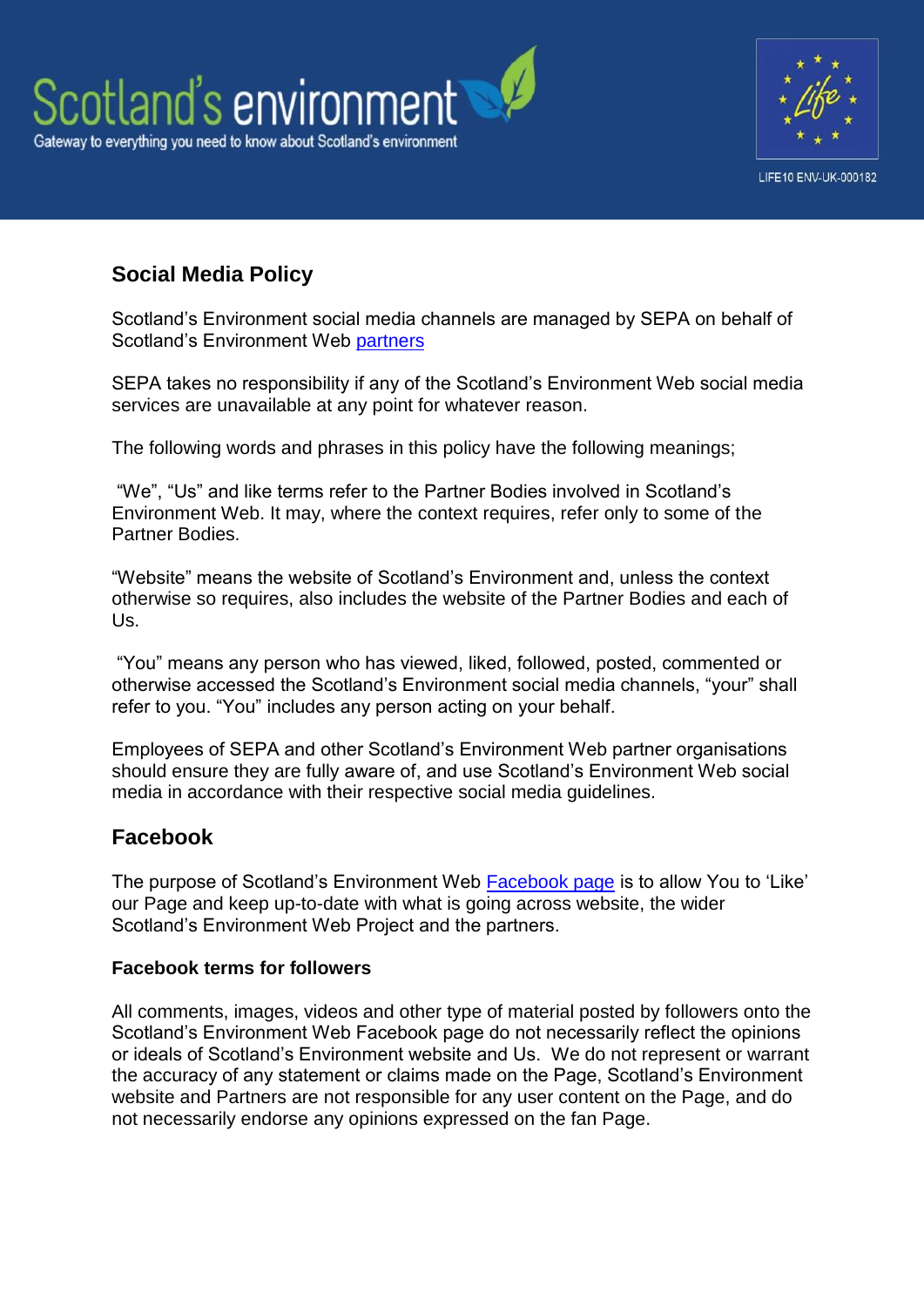



#### **Rules of posting comments on the Scotland's Environment Web Facebook page**

We reserve the right to remove messages or posts at our discretion, which are considered to be the following:

- Likely to provoke, attack or offend others on the Page
- Advertise products or services for profit without prior consent
- Encourage activities which could endanger the safety or well-being of others
- Racist, sexist, homophobic, sexually explicit, abusive or otherwise objectionable
- Contain swear words or other language likely to offend
- Break the law or condone or encourage unlawful activity (this includes breach of copyright, defamation and contempt of court)
- Are seen to impersonate someone else
- Repeatedly post the same or similar messages ('spam')
- Are unrelated to the topic of conversation
- Include personal/contact details

We reserve the right to delete comments on a post if it is deemed irrelevant or out of date. We are able to block/report any user who chooses to break these rules.

Repeatedly posting personal or offensive comments about individual members of the public, or people who work for Scotland's Environment Web Project or our partners, may be considered harassment. We reserve the right to remove such messages and take action against those responsible.

The Facebook Page should not be seen as a forum for Scotland's Environment Web partner organisations' employees to post on without prior consent from the dedicated social media team. We reserve the right to remove any posts we deem inappropriate by employees.

Users are required to adhere to the Terms and Conditions of Facebook

<https://www.facebook.com/legal/terms>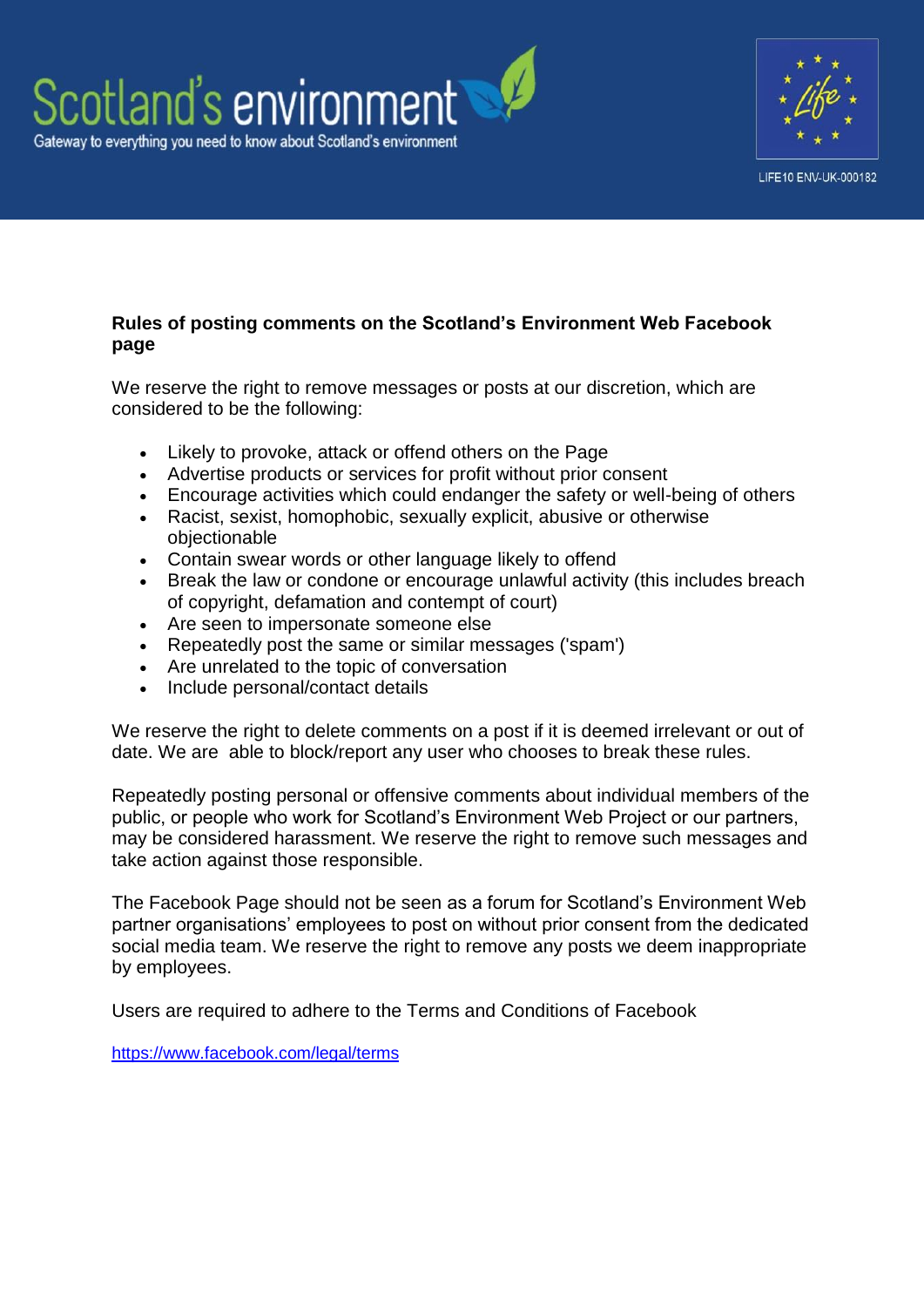



# **Twitter**

Twitter is a 'micro-blogging' service which allows people and business to quickly communicate via short, sharp text-based updates which are 140 characters or less.

The purpose of Scotland's Environment [Twitter](https://twitter.com/ScotEnvironment) account is to allow You to 'follow' tweets to remain up-to-date with what is going on across Scotland's Environment website, the wider Scotland's Environment Web Project and the partnership.

If Scotland's Environment Web Twitter follows a Twitter account or refers to existing hashtags it doesn't imply any kind of endorsement by Us. We also do not use any automation to post Twitter content. Tweets will never contain the following: commercial promotions or spam; plagiarised or copyrighted material; personal attacks, insults, or threatening language.

Users are required to adhere to the Terms and Conditions of Twitter

<https://twitter.com/tos>

# **YouTube**

YouTube is a video-sharing website on which users can upload, share, and view videos. We will use YouTube to host and store video content so certain polices must be kept in mind when using YouTube on behalf of Scotland's Environment Web.

Video content related to Scotland's Environment Web will adhere to the community rules:

- Does not contain graphic or gratuitous violence.
- Respect copyright. Only videos that are made by Us or is authorised to use. We will not use content to which someone else owns the copyright, such as music tracks, snippets of copyrighted programmes or videos made by other users, without the requisite authorisations.
- YouTube encourages free speech and defends everyone's right to express unpopular points of view. But YouTube does not permit hate speech (speech which attacks or demeans a group based on race or ethnic origin, religion, disability, gender, age, veteran status and sexual orientation/gender identity).
- We will not create misleading descriptions, tags, titles or thumbnails in order to increase views.
- We will not post large amounts of untargeted, unwanted or repetitive content, including comments and private messages.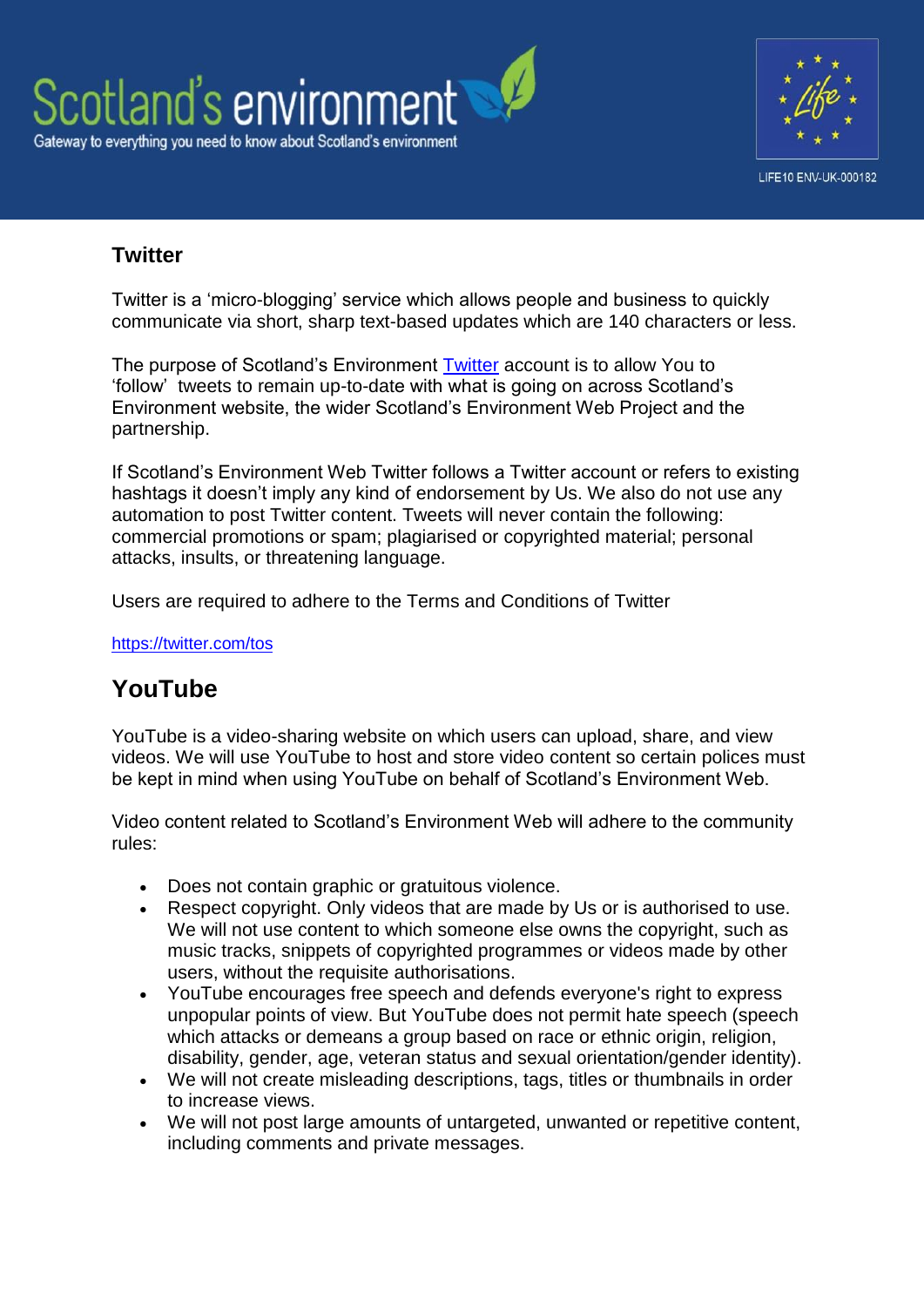



#### Users are required to adhere to the Terms and Conditions of YouTube

<https://www.youtube.com/static?gl=GB&template=terms>

#### **Instagram**

Instagram is an online photo-sharing, video-sharing and social networking service that allow users to take pictures, apply digital filters, and share them on a variety of social networking services. We will use Instagram to create an online bank of #ScotEnvironment and images that best represent different aspects Scotland's Environment. We will show a selection of moderated images on Scotland's Environment website and may encourage interested users to take images of certain environmental topics.

Users are required to adhere to the Terms and Conditions of Instagram

[http://instagram.com/about/legal/terms/#](http://instagram.com/about/legal/terms/)

#### **Google+**

The purpose of Scotland's Environment [Google+](https://plus.google.com/117242049756518586216/posts) page and features is to support Google search facilities and allow You to remain up-to-date with what is going on across Scotland's Environment website, the wider Scotland's Environment Web Project and the partnership.

Users are required to adhere to the Terms and Conditions of Google+

<https://www.google.com/intl/en/+/policy/content.html>

#### **Images**

If posting images or videos of SEPA/Scotland's Environment Web Partner employees and /or third parties on Scotland's Environment Web social media channels, such usage needs to be authorised by the individuals concerned prior to release (in accordance with the Data Protection Act 1998)

## **Responding to social media questions & queries**

Scotland's Environment Web and social media channels are monitored during Monday to Friday, 9am to 5pm (except public holidays).